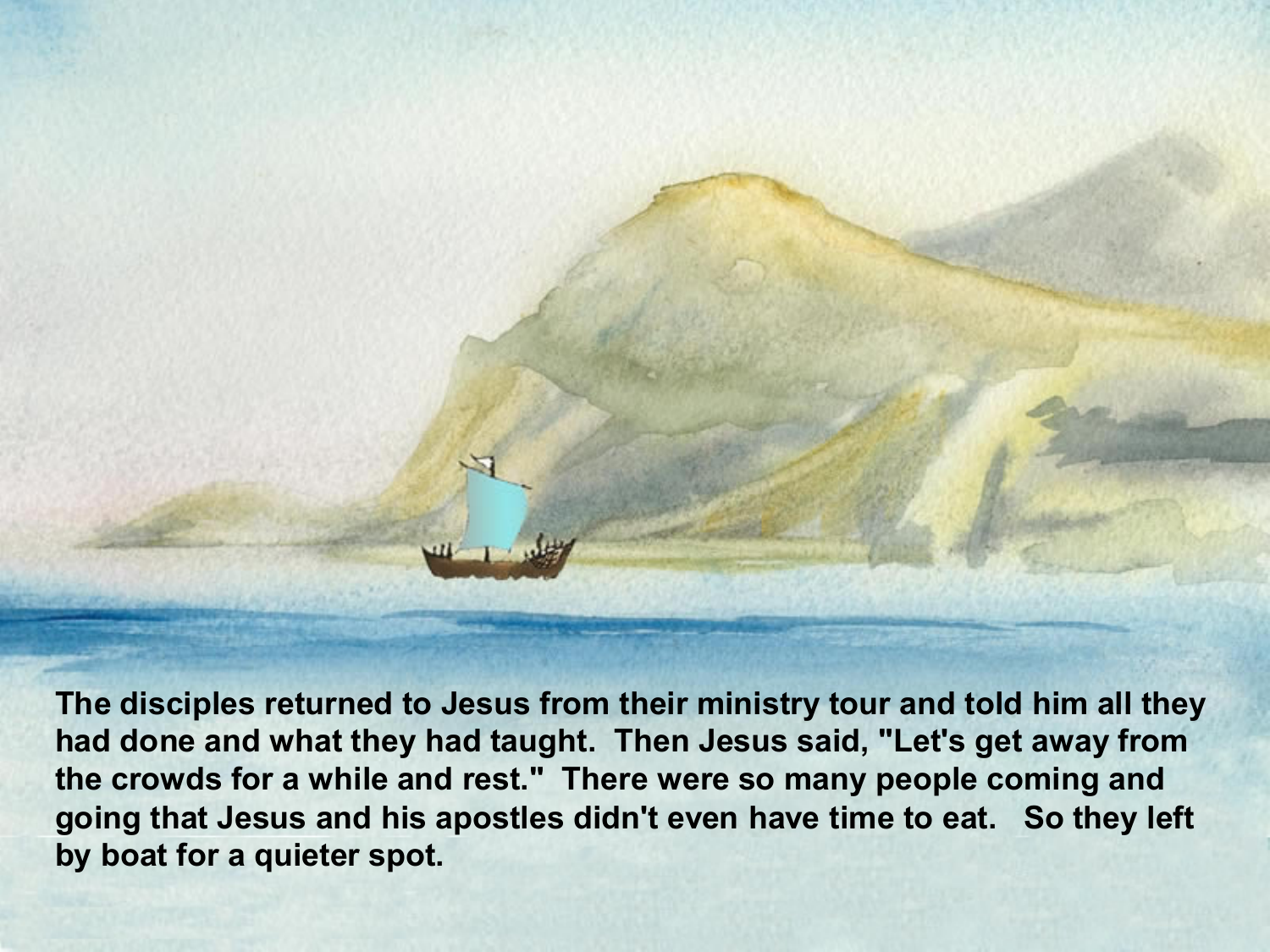

**But many people saw them leaving, and ran ahead along the shore and met them as they landed.**

**A huge crowd was there as they stepped from the boat. Jesus felt sorry for them because they were like sheep without a shepherd.**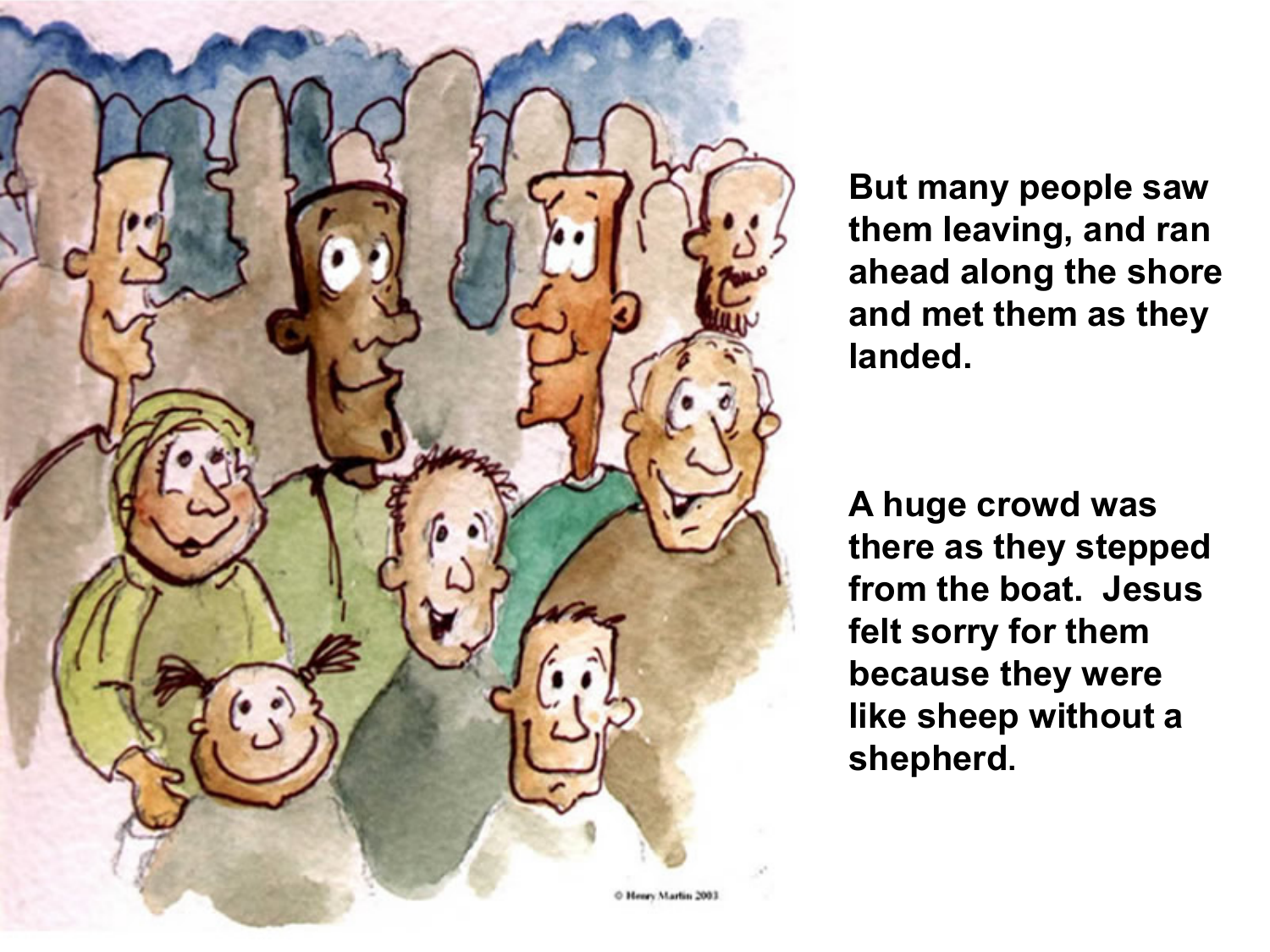

**So Jesus sat down with his disciples and began to teach the people many things.**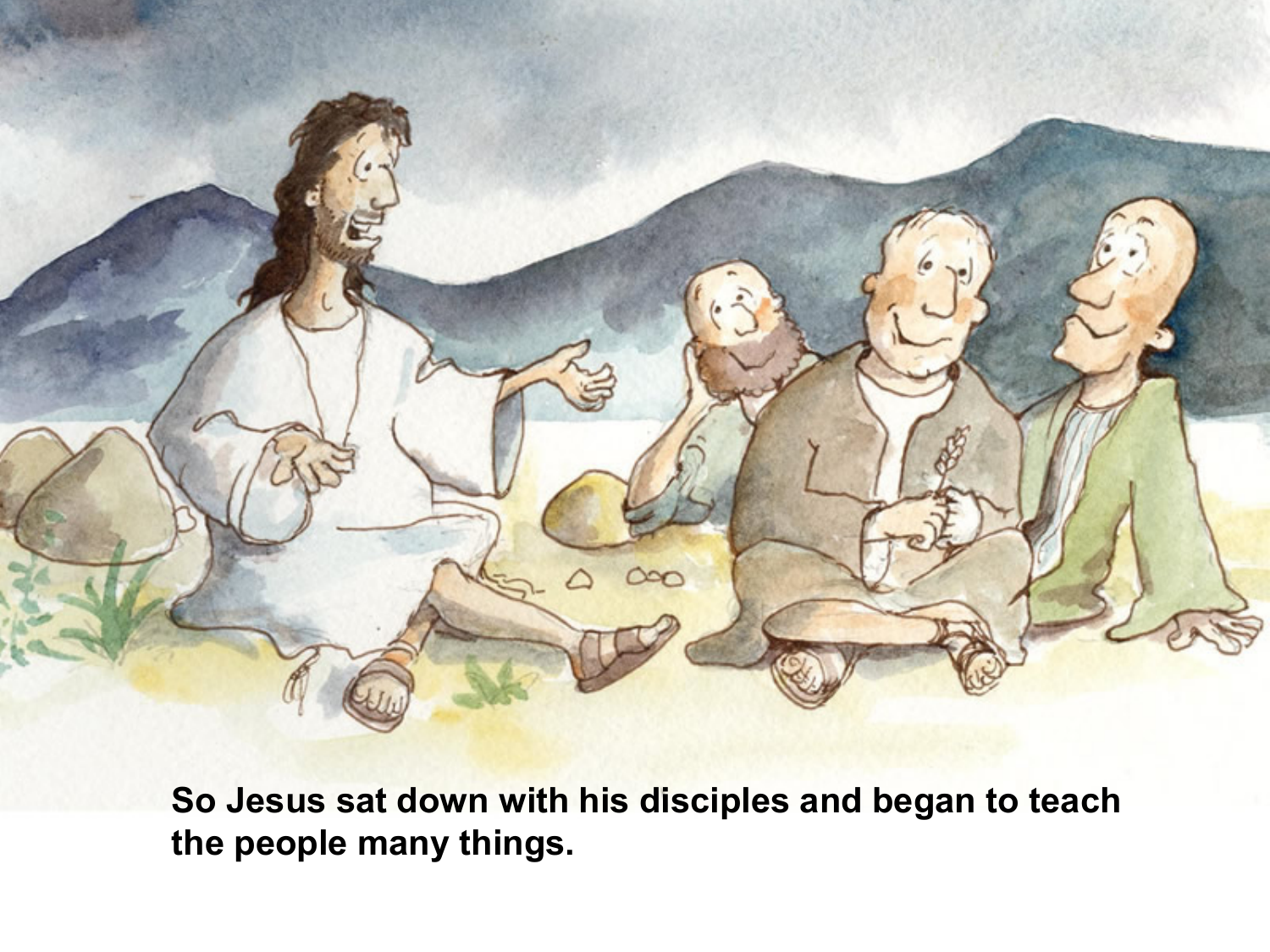

**Late in the afternoon his disciples came to him and said, "It is getting late. Send the crowds away so they can go to the nearby farms and villages and buy themselves some food."**

**But Jesus said, "You feed them."**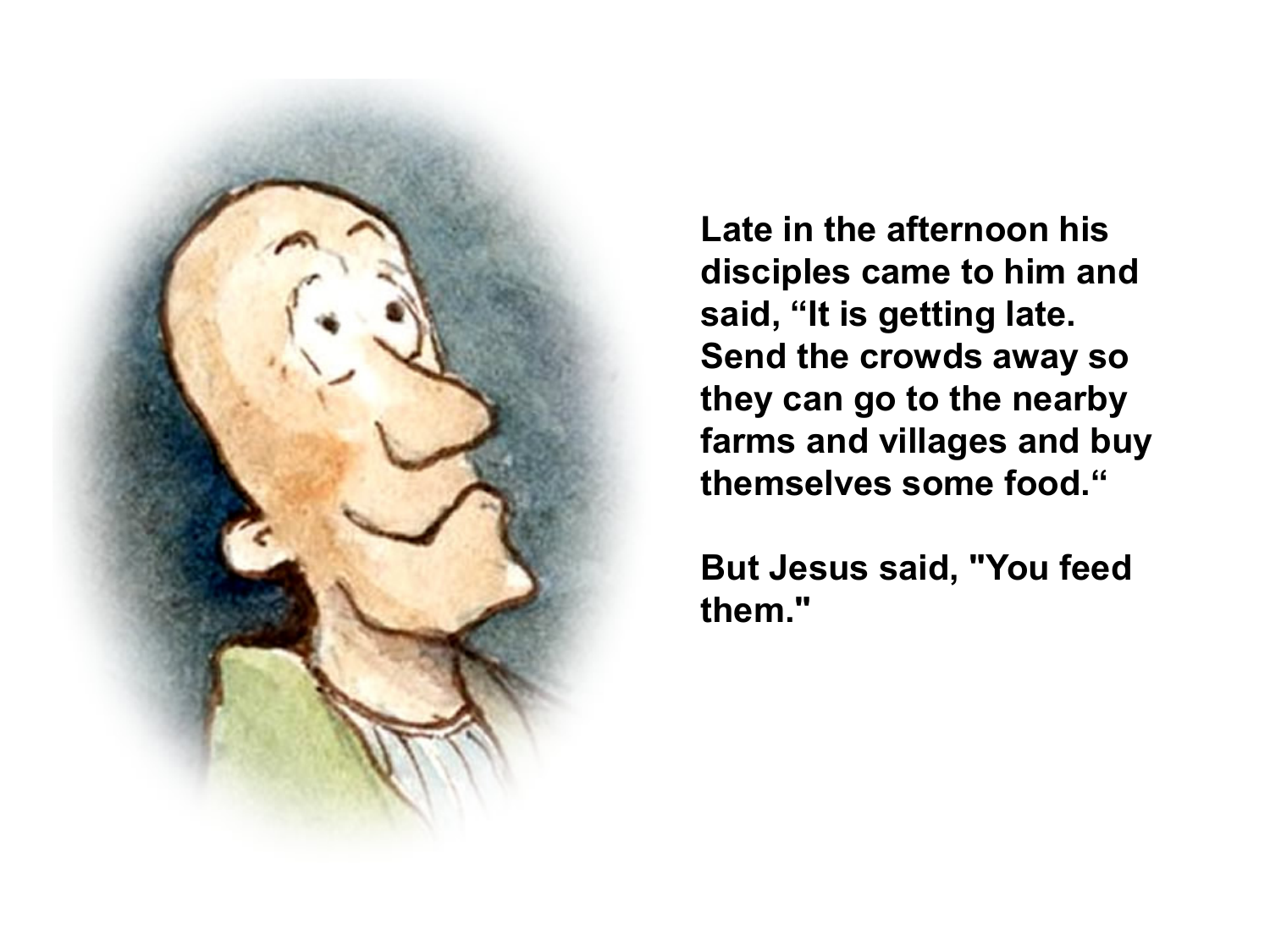

**"With what?" Philip asked. "It would take a small fortune to buy food for all of these people!"** 

**"How much food do you have?" Jesus asked.**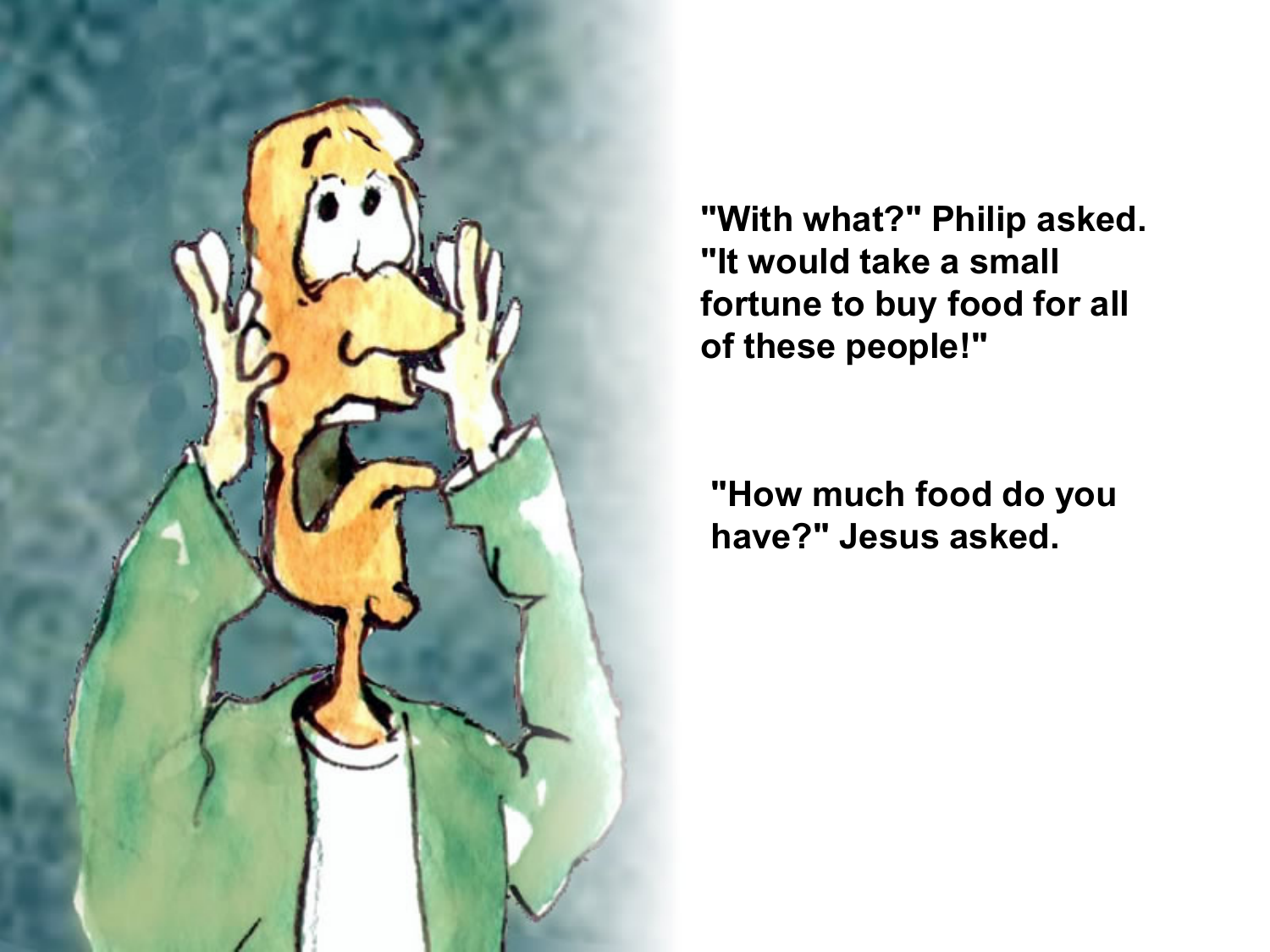

**Then Andrew, Simon Peter's brother, spoke up. "There's a young boy here with five barley loaves and two fish. But what good is that with this huge crowd?"**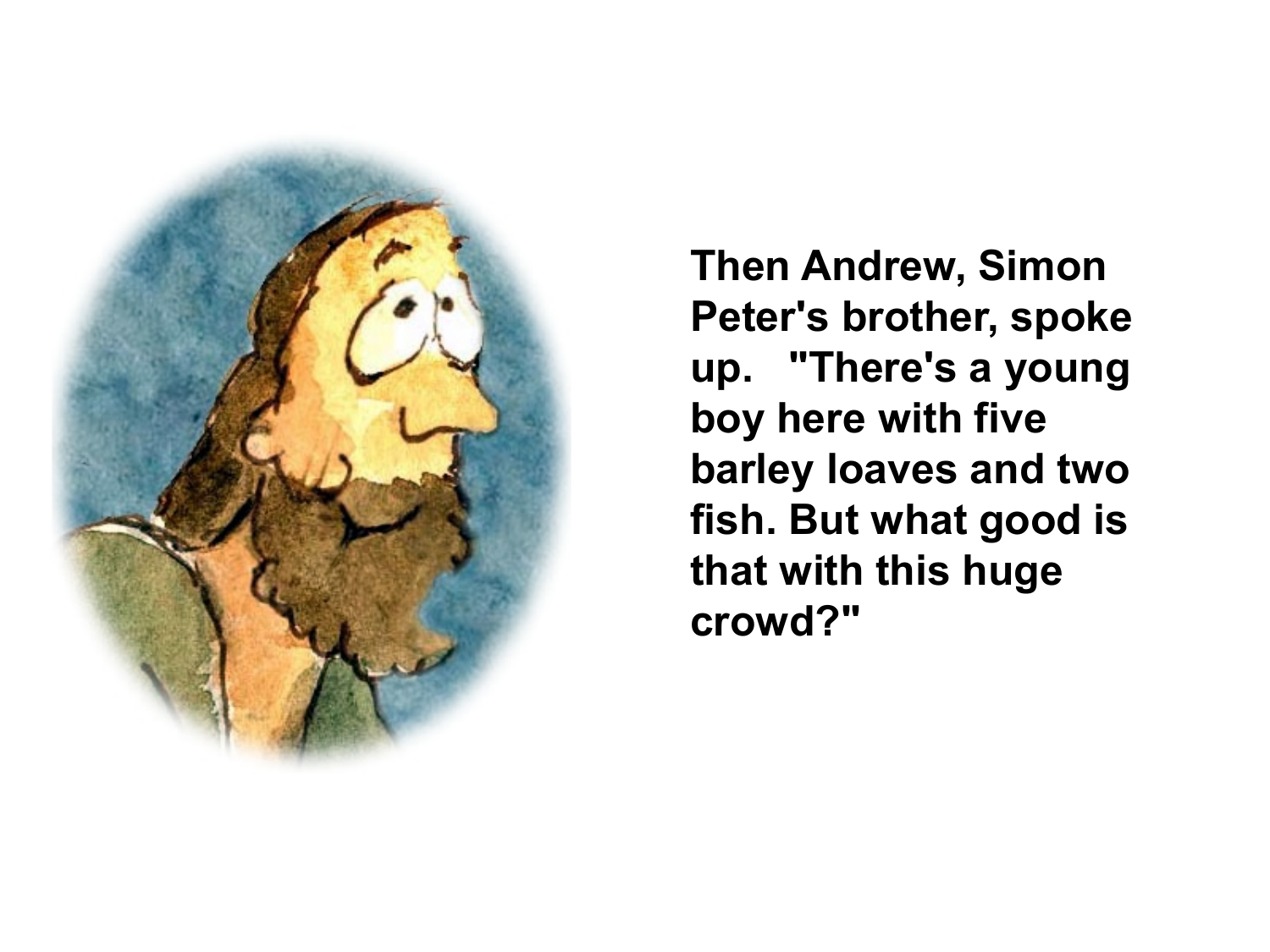

**"Tell the boy to bring me the loaves and fish," Jesus said**.

**Then he said to them, "Have the people to sit down in groups of about fifty each."**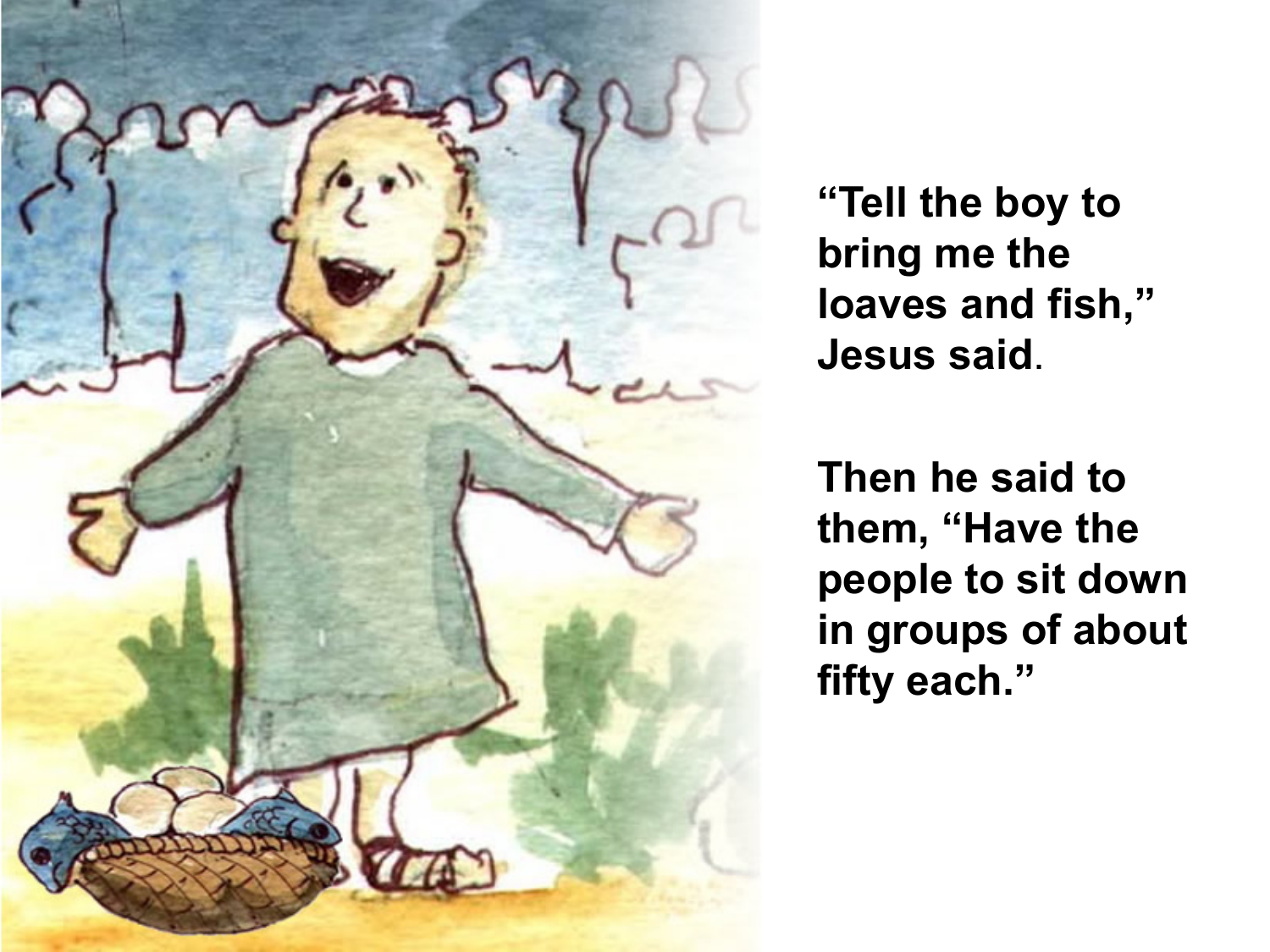

**Taking the five loaves and two fish and looking up to heaven, Jesus gave thanks and broke them. Then he gave them to the disciples to pass out to all the people.**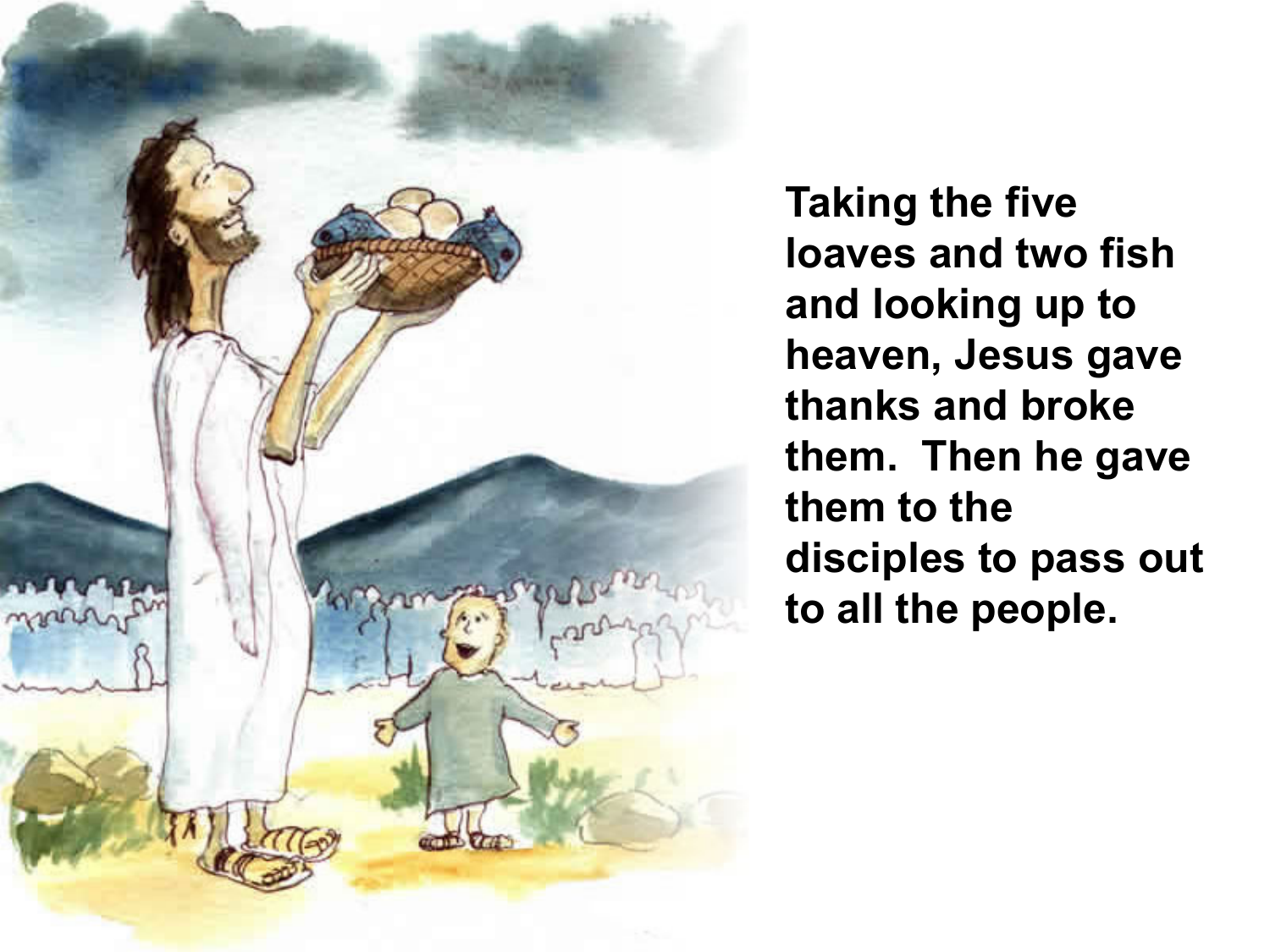

**And they all ate until they were full. "Now gather the leftovers, so that nothing is wasted " Jesus told his disciples. The disciples picked up twelve basketfuls of broken pieces that were left over.**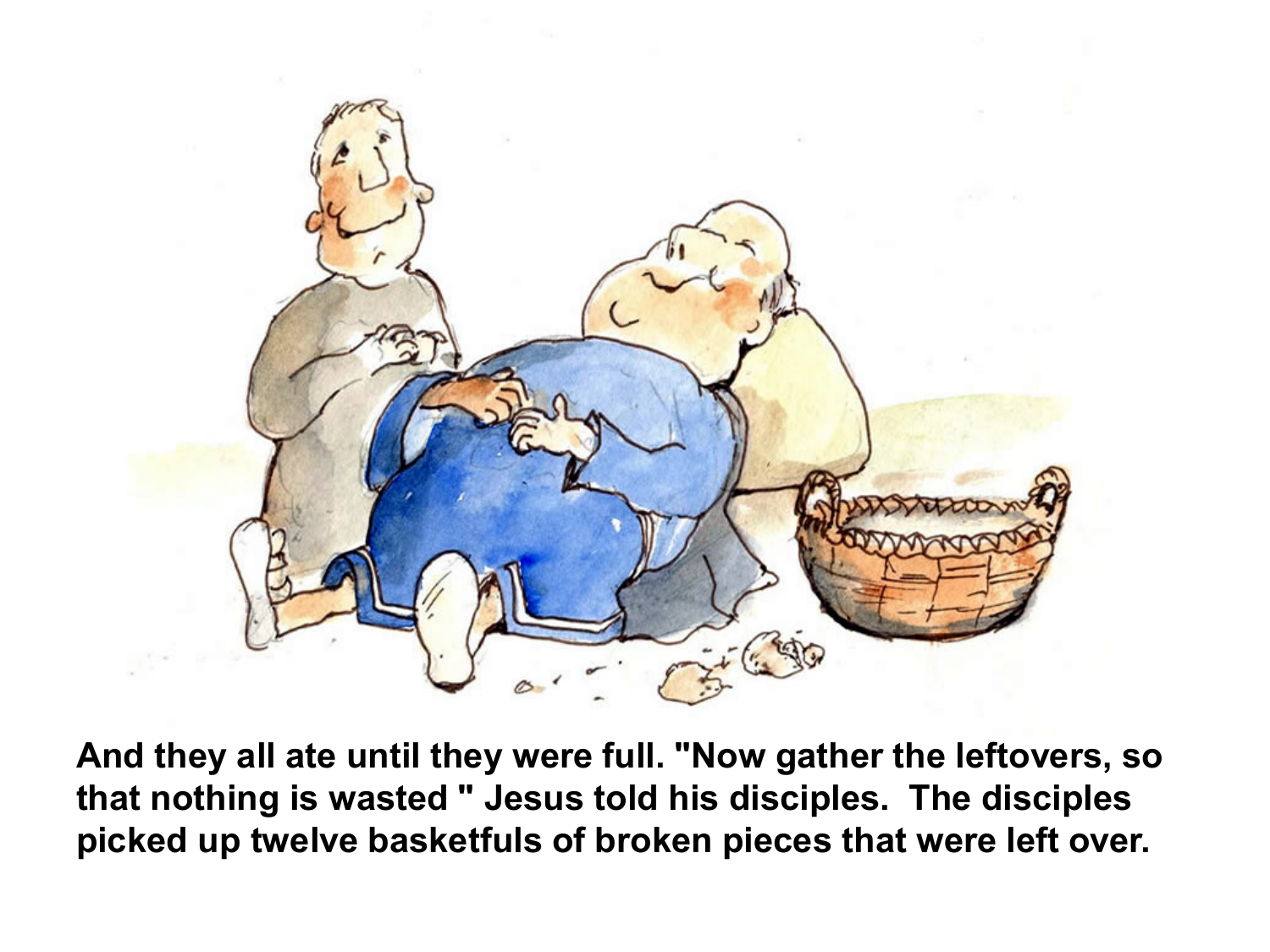

**When the people saw this miraculous sign, they exclaimed, "Surely, he is the Prophet we have been expecting!"** 

**Jesus saw that they were ready to take him and make him king, so he went away into the mountains to be alone.**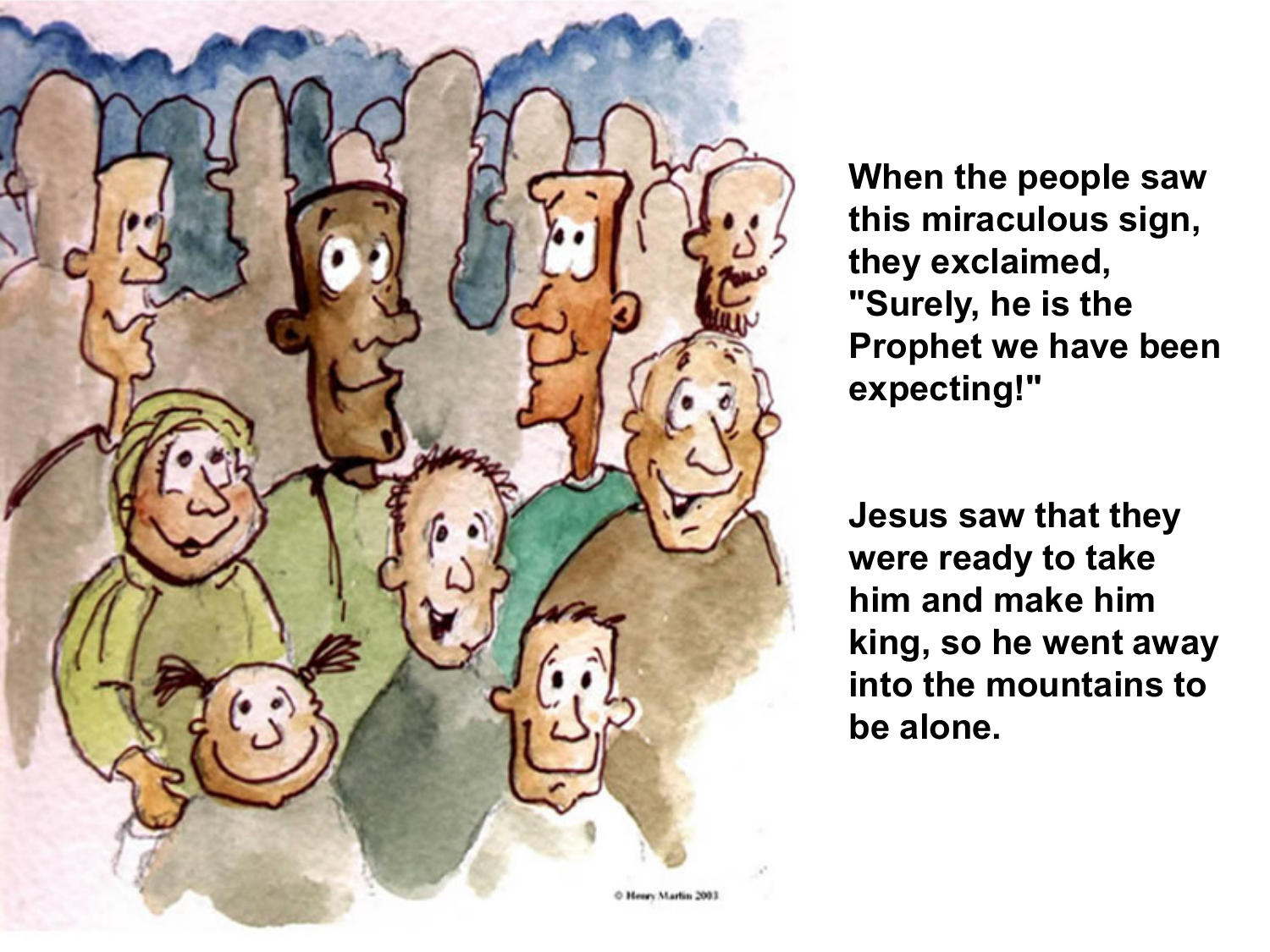**When you think that you are too small or that you don't have much to offer, remember the story of the little boy with the loaves and fish.**

## **Small becomes big -- and little becomes much when placed in the hands of God!**